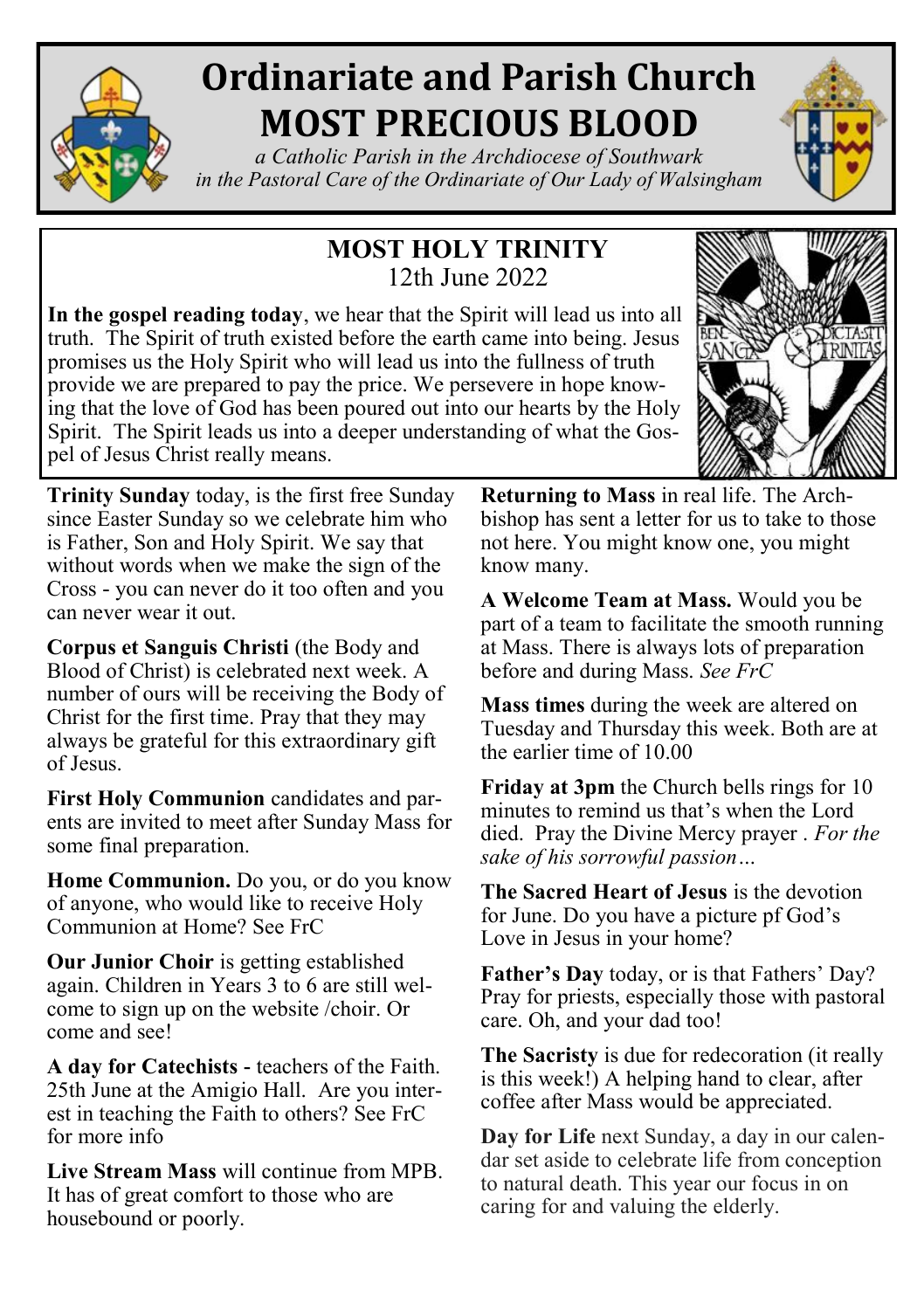

#### **The Athanasian Creed**

Whoever wills to be in a state of salvation, before all things it is necessary that he hold the catholic faith, which except everyone shall have kept whole and undefiled without doubt he will perish eternally.

Now the catholic faith is that we worship One God in Trinity and Trinity in Unity, neither confounding the Persons nor dividing the substance. For there is one Person of the Father, another of the Son, another of the Holy Spirit. But the Godhead of the Father, of the Son, and of the Holy Spirit, is One, the Glory equal, the Majesty coeternal.

Such as the Father is, such is the Son, and such is the Holy Spirit; the Father uncreated, the Son uncreated, and the Holy Spirit uncreated; the Father infinite, the Son infinite, and the Holy Spirit infinite; the Father eternal, the Son eternal, and the Holy Spirit eternal. And yet not three eternals but one eternal, as also not three infinites, nor three uncreated, but one uncreated, and one infinite. So, likewise, the Father is almighty, the Son almighty, and the Holy Spirit almighty; and yet not three almighties but one almighty.

So the Father is God, the Son God, and the Holy Spirit God; and yet not three Gods but one God. So the Father is Lord, the Son Lord, and the Holy Spirit Lord; and yet not three Lords but one Lord. For like as we are compelled by Christian truth to acknowledge every Person by Himself to be both God and Lord; so are we forbidden by the catholic religion to say, there be three Gods or three Lords.

The Father is made of none, neither created nor begotten. The Son is of the Father alone, nod made nor created but begotten. The Holy Spirit is of the Father and the Son, not made nor created nor begotten but proceeding. So there is one Father not three Fathers, one Son not three Sons, and Holy Spirit not three Holy Spirits. And in this Trinity there is nothing before or after, nothing greater or less, but the whole three Persons are coeternal together and coequal.

So that in all things, as is aforesaid, the trinity in Unity and the Unity in Trinity is to be worshipped. He therefore who wills to be in a state of salvation, let him think thus of the Trinity.

But it is necessary to eternal salvation that he also believe faithfully the Incarnation of our Lord Jesus Christ. The right faith therefore is that we believe and confess that our Lord Jesus Christ, the Son of God, is God and Man.

He is God of the substance of the Father begotten before the worlds, and He is man of the substance of His mother born in the world; perfect God, perfect man subsisting of a reasoning soul and human flesh; equal to the Father as touching His Godhead, inferior to the Father as touching His Manhood.

Who although He be God and Man yet He is not two but one Christ; one however not by conversion of the GodHead in the flesh, but by taking of the Manhood in God; one altogether not by confusion of substance but by unity of Person. For as the reasoning soul and flesh is one man, so God and Man is one Christ.

Who suffered for our salvation, descended into hell, rose again from the dead, ascended into heaven, sits at the right hand of the Father, from whence He shall come to judge the living and the dead. At whose coming all men shall rise again with their bodies and shall give account for their own works. And they that have done good shall go into life eternal, and they who indeed have done evil into eternal fire.

This is the catholic faith, which except a man shall have believed faithfully and firmly he cannot be in a state of salvation.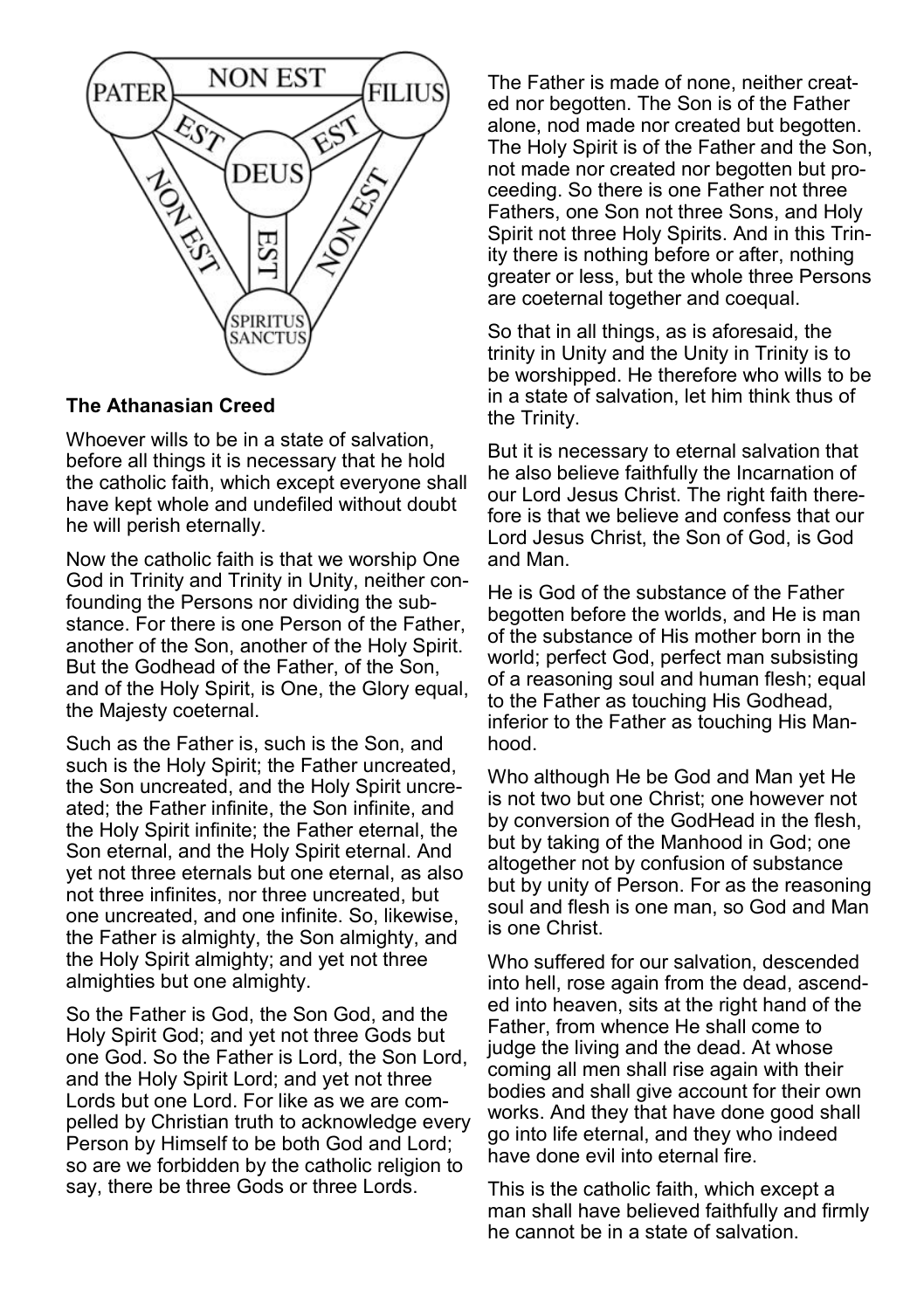#### **First Holy Communion**

*Please pray for those who will be receiving Holy Communion for the first time, next week.*

Aaron Annamaria Bethany Celeste Elsie Emmanuel Helena Lesiree Nura Quirino **Sherece** Sophia Soroya Tabatha





#### **Nigeria Church attack: When suffering is overlooked**

The terrible massacre carried out on last Sunday on a Catholic church in Nigeria has received very little coverage in the global mass media, which reveals the existence of a "second-class suffering" that induces further suffering and is accompanied by a sense of feeling forgotten due to seeing pain as not deserving worldwide attention. *Lord have mercy*

**AINTS FUN DAGES** by mario d. macari



### **Pray for Peace in Russia and Ukraine**



**Absent Friend**. These cards from the Arc<br>bishop are now available for you to take to<br>those not at Mass to invite them to come. will know one you might know more bishop are now available for you to take to<br>those not at Mass to invite them to come. You<br>will know one you might know more. **Absent Friend**. These cards from the Arch- $\Rightarrow$  Arch- $\ddot{\vec{c}}$  $\check{e}$ 

**MAGE1**